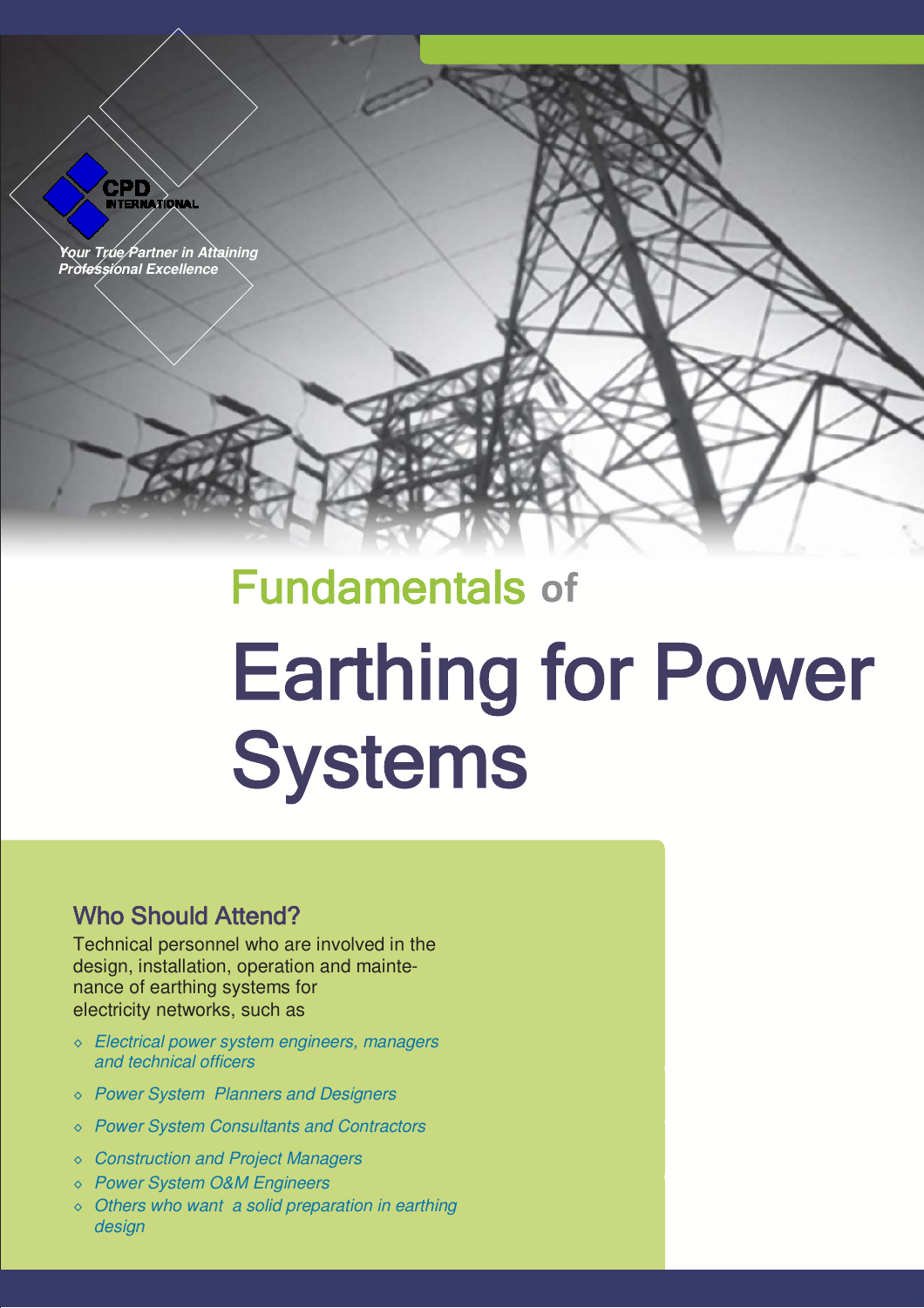## Fundamentals **of**

## Earthing for Power Systems

## **Overview**

This two-day seminar provides attendees with the fundamental concepts and practical aspects associated with electrical earthing for power systems, in particular power generating stations, substations, overhead lines and parts of industrial, commercial, institutional and mining facilities. Hence, the emphasis of the course is on the main principles for high voltage

system earthing (1000 V AC and higher). The course not only covers the key concepts and principles in this domain, but also makes constant reference to applicable national and international standards and codes. The key topics of personnel safety and substation earthing system design form a major focus of the course. Attendees will be exposed to numerous examples and case studies, which will be investigated via tutorial questions and demonstrations with sophisticated software packages.

## Why Should You Attend?

Earthing has often been, and still is, portrayed as a "difficult subject" and a "black art". The main goal of this seminar is to demonstrate to attendees that this is not the case, i.e., to go back to fundamentals and to systematically demystify the subject. Attendees will leave the course with a sound knowledge of the subject matter, fully equipped with the necessary understanding to deal with earthing issues in their own workplaces.

Effective earthing ensures that earth faults associated with the power system are detected so that the earth fault protection devices are effectively operated to disconnect the supply. When a fault causes current to flow to earth, the earthing system should also ensure that the voltage of conducting parts that may be touched by a person is not hazardous. Such voltages can occur within power system stations and on metallic structures along the length of, or close to power lines, under earth fault current conditions.

Hence, earthing systems must ensure *personnel safety* as well as the *safety of the general public*. With the introduction of the new Work Health & Safety Act 2011 for nationwide implementation on 1 January 2012, it is no longer acceptable to simply "apply a standard" and hope this is sufficient. The Act makes statements such as "reasonably practicable", "due diligence" and there is now more focus on "risk-based" approaches. It also defines a "person conducting a business or undertaking" and so has implications for the roles of consultants and other engineers. Hence, the new Act has a big impact on the whole subject of earthing because of its more onerous justification requirements for the assumed safety level. Therefore, attendees will gain sufficient knowledge to be able to do more than simply "apply a standard" – they will be equipped with the skills to complete earthing projects with full accountability. Finally, since earthing codes and standards are continually being revised, new concepts and design criteria are being introduced (e.g., risk-based earthing), and new research findings are being published on a continuous basis, this seminar provides attendees with the opportunity to keep up to date in this field and to avoid the pitfalls of outdated ideas and practices.

The seminar provides attendees with an introductory-tointermediate level of understanding of earthing fundamentals. Amongst other things, course attendees will learn:

- The function of power system earthing and the various options available;
	- The role of protective earthing in ensuring safety;

 How to measure soil resistivity, design earthing systems and measure earthing system resistance;

 The fundamental principles in the design of earthing systems for substations;

• The role of earthing in protecting power systems from lightning hazards; and

◆ How to apply a holistic, risk-based approach to earthing.

## Course Leader's Profile



**Franco D'Alessandro** received the degrees of B.App.Sc. (majoring in<br>mathematics and physics), B.Ed. mathematics and physics), (secondary teaching) and Ph.D. (experimental physics) from the University of Tasmania, Australia, in 1986, 1987 and 1996 respectively.

The first decade of his career was in university teaching & research. He then moved into the private sector where he worked for more than a decade on many aspects of lightning protection and earthing as a senior research scientist and R&D product engineer, both in Australia and the United States. In 2007, he became Managing Director & Principal Consultant for PhysElec Solutions Pty Ltd, providing independent consultancy services on lightning protection and earthing work to a wide range of clients globally.

Dr D'Alessandro has delivered many seminars and presentations on lightning protection and earthing within Australia and overseas and has published more than 80 technical papers. He is a Senior Member of the IEEE and a participating technical member of Standards and code-setting committees in Australia, Europe and the United States.

### **CPD Recognition**

This training program is especially designed to meet the Continuing Professional Development (CPD) needs of participants. A Certificate of Attendance will be awarded at the end of the program. This serves as evidence of your personal and professional commitment to your career.

## REGISTER NOW! Fax your registration form to (02) 9410 0030